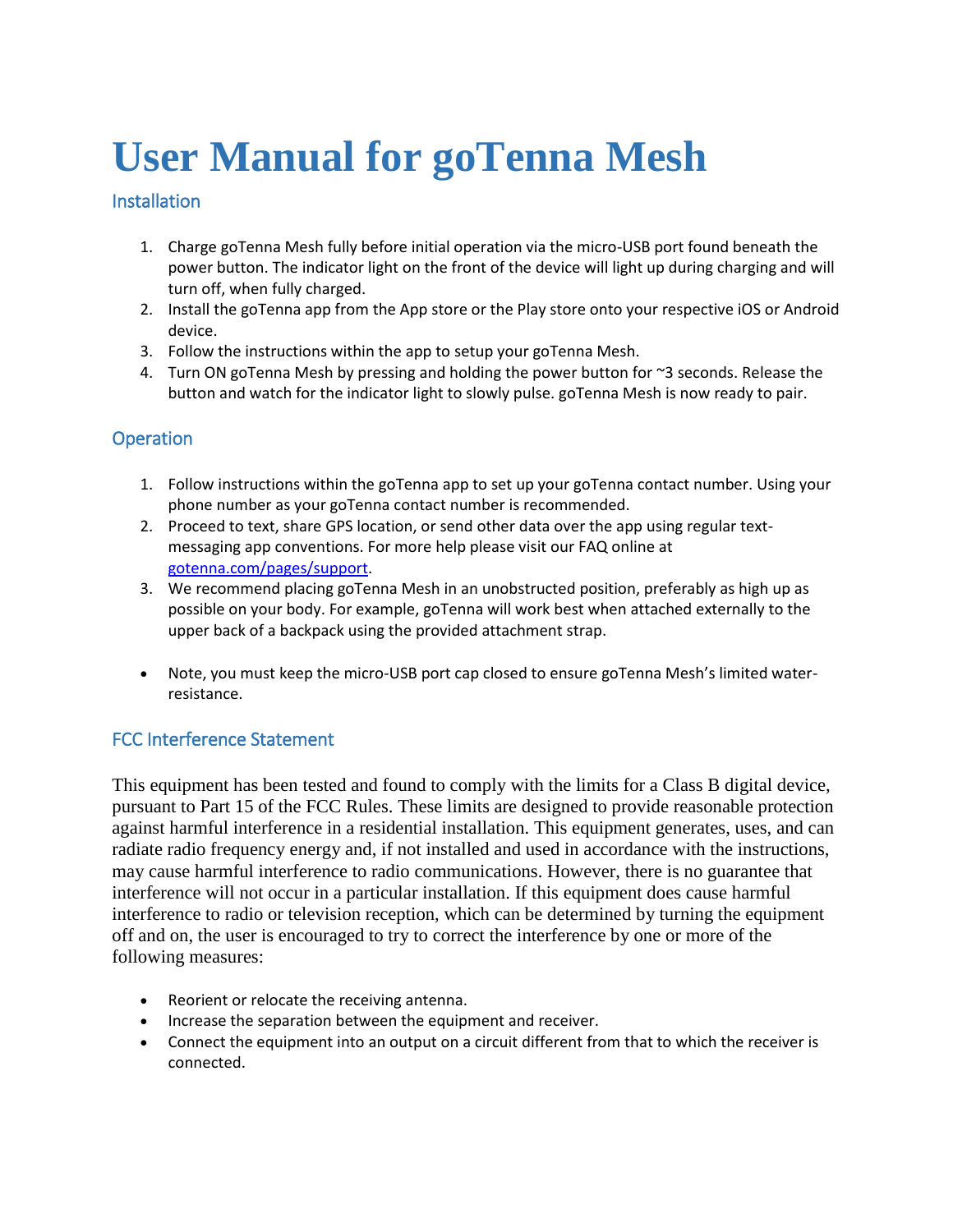## Caution:

- IMPORTANT! Changes or modifications not expressly approved by goTenna could void the user's authority to operate the equipment.
- This device complies with part 15 of the FCC Rules. Operation is subject to the following two conditions:
	- 1. This device may not cause harmful interference.
	- 2. This device must accept any interference received, including interference that may cause undesired operation.
- This device has been tested for RF emissions and has been deemed safe for human exposure as determined by the government's SAR testing standards.

## Canada, Industry Canada (IC) Notices

This device complies with Industry Canada licence-exempt RSS standard(s). Operation is subject to the following two conditions: (1) This device may not cause harmful interference. and (2) this device must accept any interference received, including interference that may cause undesired operation of the device.

Cet appareil est conforme à la norme RSS d'Industrie Canada exempte de licence. Son fonctionnement est soumis aux deux conditions suivantes: (1) Ce dispositif ne doit pas causer d'interférences nuisibles, et (2) cet appareil doit accepter toute interférence reçue, y compris les interférences pouvant entraîner un fonctionnement indésirable.

CAN ICES-3 (B)/NMB-3(B) This Class B digital apparatus complies with Canadian ICES-003. Cet appareil numériqué de la classe B est conformé à la norme NMB-003 du Canada.

This equipment complies with portable radiation exposure limits set forth for uncontrolled environment.

Cet équipement est conforme aux limites d'exposition aux rayonnements portables fixées pour un environnement non contrôlé.

## Important Safety Information for Data Radios:

- Your goTenna Mesh device contains a RF transceiver.
- Your device has been tested for and passed the FCC's RF exposure guidelines for regular bodyworn operation without any modification of the hardware.
- Any modification of the hardware or use of the device not in line with provided instructions may not ensure compliance with RF exposure guidelines.
- Unauthorized modifications or attachments could damage the device and also violate FCC regulations.
- **Recommended Position**: For best performance we recommend that the goTenna be attached in an unobstructed environment as high up as possible on your person. For example, clipping to the upper back of a backpack using the provided attachment strap is ideal.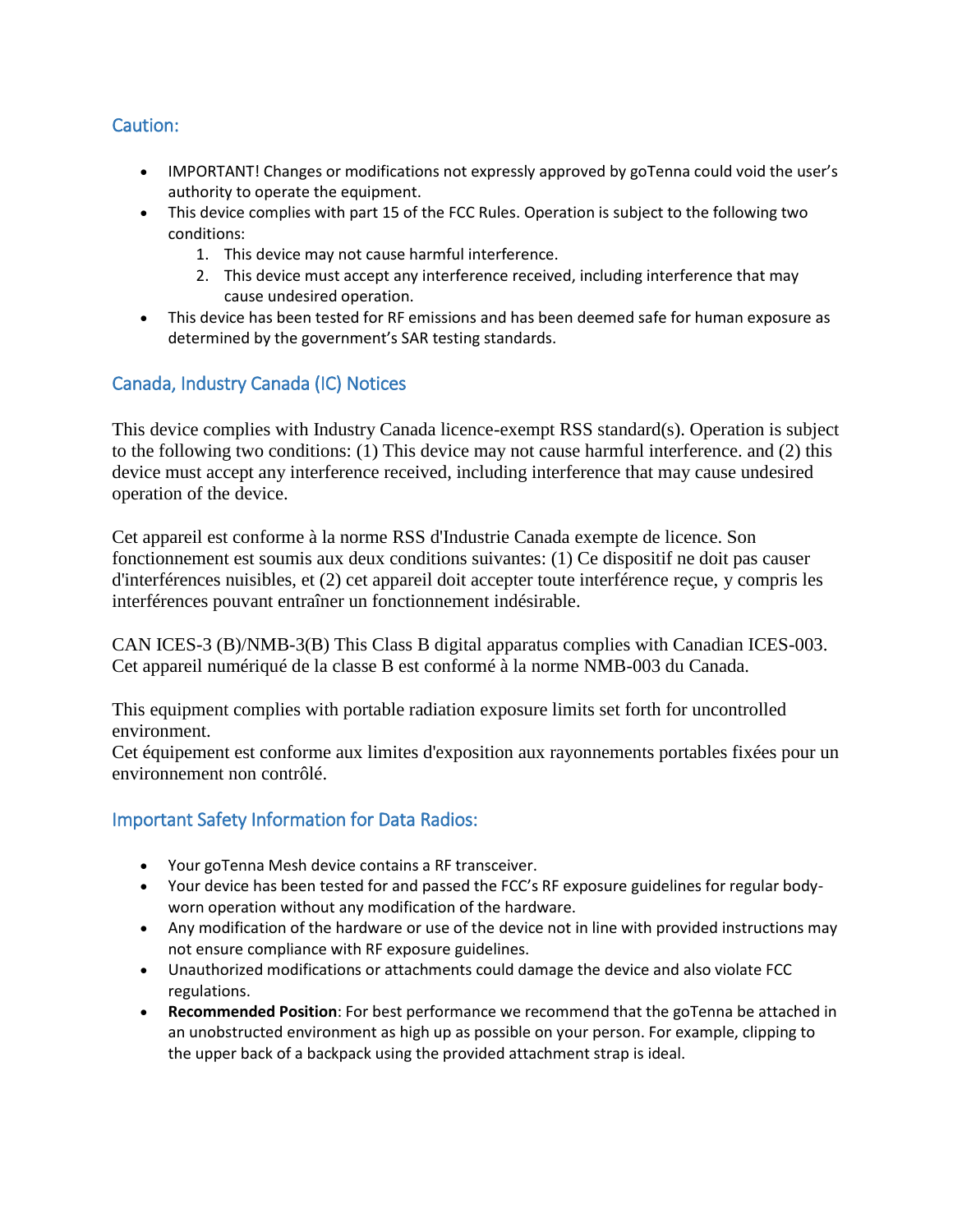

# **How it works**

## **What do the indicator lights mean?**

goTenna Mesh's LED light indicates multiple functions. It will flash a long, slow blink when the device is activated. It will blink repeatedly at one-second intervals while waiting to pair over Bluetooth (and will stop blinking once paired — a working and/or paired goTenna Mesh will NOT have any lights on to save battery). goTenna Mesh will also blink the instant a message is sent or received.

## **How do I turn OFF goTenna Mesh?**

Press & hold the power button on the right side, until the indicator light turns off.

## **How do I turn ON goTenna Mesh?**

Press & hold the power button on the right side until the indicator light starts flashing.

## **Will my goTenna Mesh work with goTenna v1 devices?**

goTenna Mesh devices are not interoperable with our goTenna v1 devices (which are only available for sale in the U.S.) because they operate on different frequencies. Interoperability is physically and legally impossible due to regulatory restrictions that prohibit meshing on the firstgen product's frequencies. (e.g. It's sort of similar to why your TV doesn't "speak" to your microwave.)

## **What is goTenna Mesh?**

goTenna Mesh is the first 100% off-grid, mobile, long-range consumer-ready mesh network. The device pairs with smartphones to enable communication among users without any reliance on cell towers, wifi routers, or satellites. Additionally, goTenna Mesh intelligently enables automatic and private message relay, effectively doubling or tripling any device's effective range, creating a network which actually gets stronger the more people join it.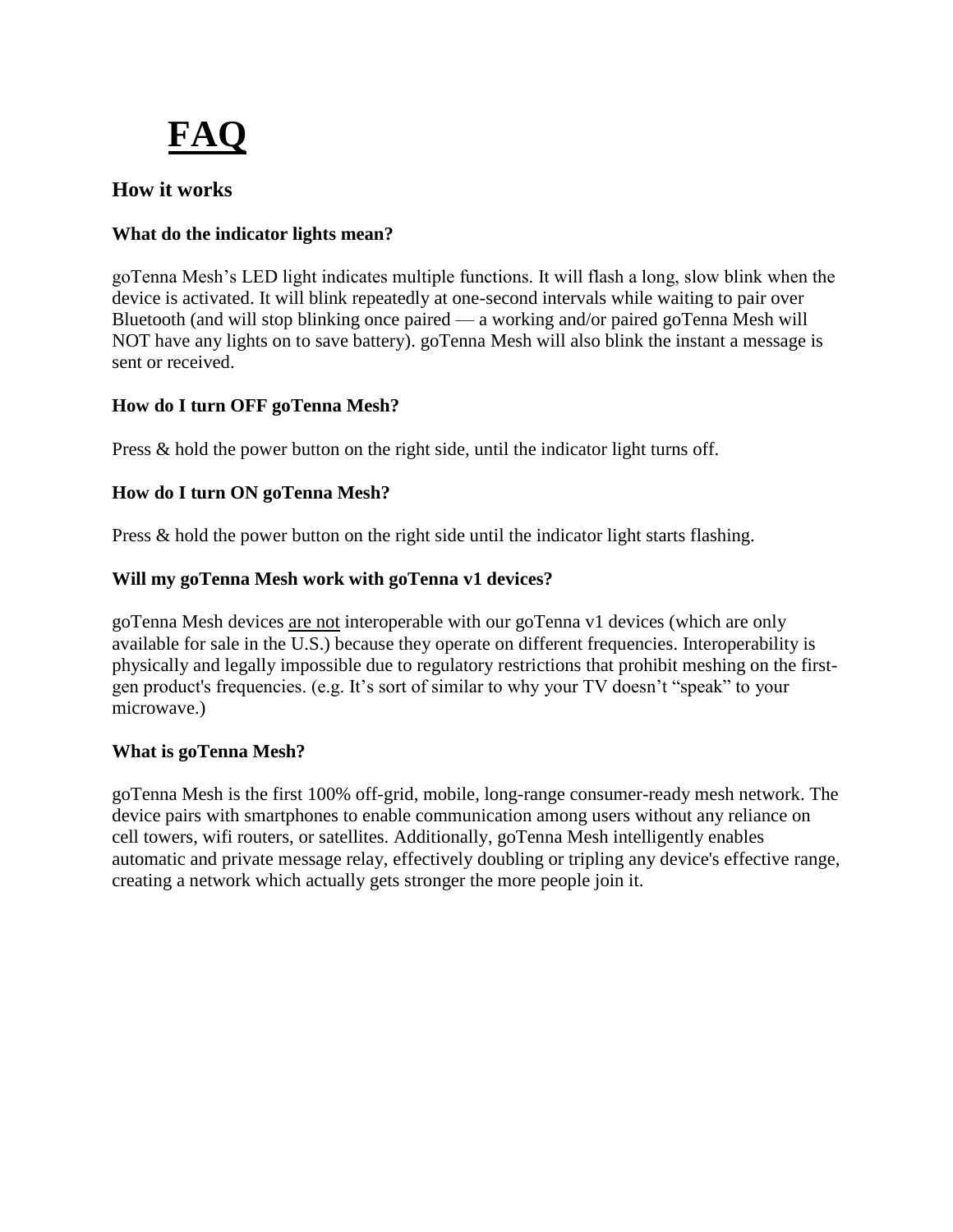

#### **Will goTenna Mesh work with the first-generation goTenna?**

goTenna Mesh devices will not be interoperable with our first-gen goTenna devices (which are only available for sale in the U.S.) because they operate on different frequencies. We would have loved to enable interoperability but that's physically and legally impossible due to regulatory restrictions which prohibit meshing on the first-gen product's frequencies. So it really comes down to both the laws of communications regulators, and the laws of physics!

#### **On which frequencies does goTenna Mesh operate?**

The first-gen goTenna works on the 151-154MHz band (MURS), whereas goTenna Mesh will transmit at 1 W on 902-928 MHz in the United States, and will vary throughout other countries. For example: goTenna Mesh will transmit at 0.5 W on 869.4-869.65 MHz in Europe and other CE countries, and the device will auto-tune itself to the appropriate frequency band and power output based on the location where it's being used.

#### **What countries are supported?**

goTenna Mesh will auto-tune to RF frequencies that are legal for use in the following countries:

United States, Canada, Albania, Andorra, Australia, Austria, Belgium, Bulgaria, Croatia, Cyprus, Czech Republic, Denmark, Estonia, Finland, France, Germany, Greece, Greenland, Hungary, Iceland, Ireland, Italy, Latvia, Liechtenstein, Lithuania, Luxembourg, Macedonia, Malta, Monaco, Netherlands, New Zealand, Norway, Poland, Portugal, Romania, San Marino, Serbia, Singapore, Slovakia, Slovenia, Spain, Sweden, Switzerland, Turkey and United Kingdom.

#### **Where can I use goTenna Mesh?**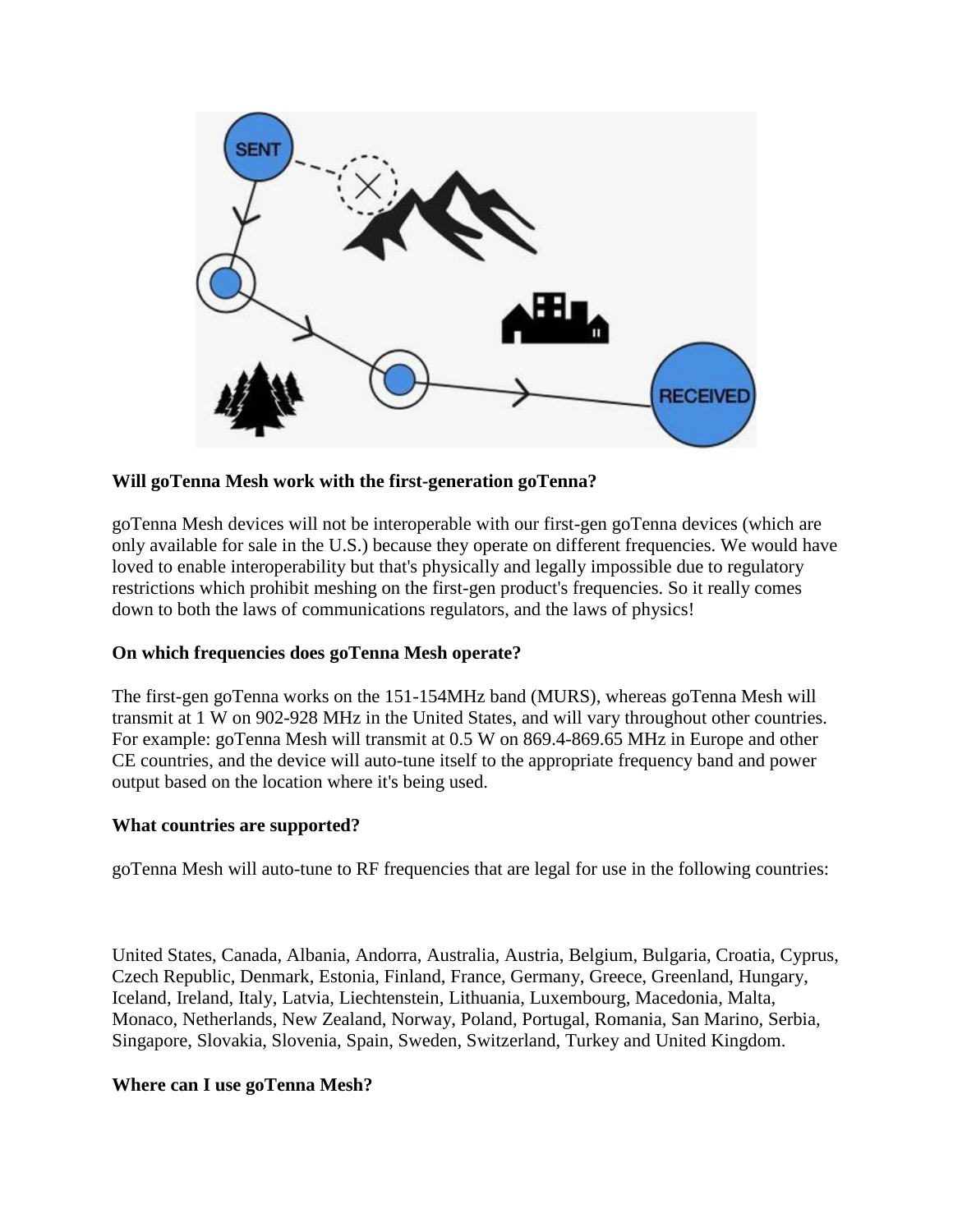goTenna Mesh works absolutely anywhere on earth, provided there is at least one other goTenna Mesh device in range. Whether you are traveling overseas, spending time outdoors, at a crowded event, or preparing for an emergency, goTenna Mesh provides incredible utility in any situation where cell service or wifi is not available by empowering you to create essential connectivity during any adventure.

#### **Who can I communicate with using goTenna Mesh?**

You can chat with any other goTenna Mesh user within range. The reason you can't chat with people who don't have goTenna Mesh is due to the physics of radio waves. You need a properly designed RF receiver to interpret a goTenna Mesh signal. We would love to have our signals get to devices that aren't goTenna-enabled, but phones are designed to work with towers and wifi exactly what we are working around — and regular radios aren't able to operate at the level of our super-smart networking protocols. We should also point out that goTenna Mesh devices will not be interoperable with regular goTenna devices because they operate on different frequencies.

With that said, [the goTenna Plus app](http://www.gotenna.com/pages/gotenna-plus) upgrade enables an SMS network relay feature, so you can reach people beyond your off-grid network. If a goTenna Mesh user nearby has cell service, they can transmit your message via SMS to your intended recipient.

#### **Can a goTenna Mesh act as a relay node when it is not paired with a smartphone?**

The short answer is that, yes, it can!

The longer answer is that any powered-on goTenna Mesh device can receive and relay messages and location data. The information going through the relaying device can only be decrypted by the end recipient. In order to actually receive, interpret and view messages or location data, a user must have a smartphone paired with a goTenna Mesh.

This enables users to strategically place goTenna Meshes between members of their parties, which can function as stationary relay points to increase range. In other words, if two users have four goTenna Meshes, two of those devices can be used solely as relay points, effectively tripling overall range:

User A — User B User A — Relay — Relay — User B

Because goTenna Mesh has a standard micro-USB, you could leave the device paired to a solar charger or some other power source on its own.

#### **How does offline location sharing work?**

goTenna leverages the GPS on your phone, which works all the time even if you don't have service. goTenna then contextualizes that "blue dot" on detailed offline vector maps and allows you to share it with others who have goTenna.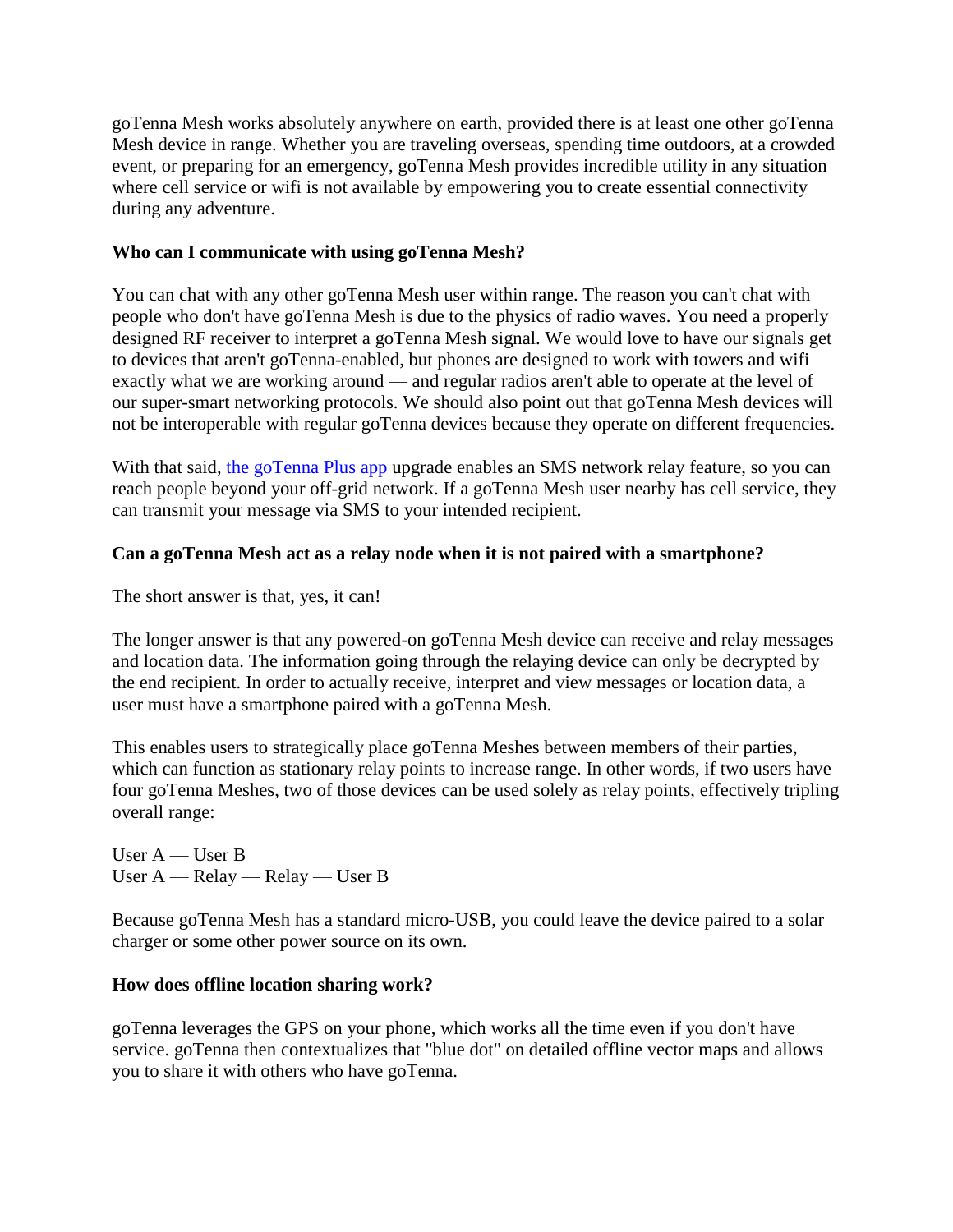All our maps are free for download, and you can share your location, request others' locations, and also share points of interest. The maps are detailed enough to show specific city blocks and even some trails in certain parks.

## **Is goTenna Mesh approved by the FCC?**

Yes. goTenna Mesh is approved under Part 15.

## **Is goTenna Mesh patented?**

goTenna's technology is patent pending.

## **Do I need to have my phone with me to use my goTenna Mesh?**

You need your phone to send and see received messages, however goTenna Mesh can continue to receive messages without your phone being paired. In such a case goTenna Mesh would store your messages for upload to your phone the next time you connect.

This is also true if your phone battery dies. Your goTenna Mesh will continue to receive messages on your behalf and store them until you can recharge your phone and access the goTenna Mesh app again.

## **How far can my phone and goTenna Mesh be from each other?**

goTenna Mesh uses Bluetooth Low-Energy to wirelessly pair to your smartphone. You'll probably want to have them within 20 ft (7 m) of each other, though you should aim to keep goTenna Mesh as close to your smartphone as possible, as Bluetooth can be unreliable at greater distances.

## **How many users can be in a private goTenna Mesh group chat?**

Groups can be up to 10 users, though we plan to expand the group maximum soon.

## **Device specs**

## **How long does goTenna Mesh take to charge?**

It takes about 1-2 hours to fully charge depending on the amount of power supplied by the power source. The red charging light next to the USB port will turn off when the unit is fully charged.

## **What is goTenna Mesh's battery life?**

The battery will last about 24 hours with typical use. If you use it to send lots of messages (and message retries), your goTenna Mesh's battery life can be much shorter. If you turn it off between uses, and only use it for a few hours at a time, your battery life can last for weeks or even months! When fully charged and unused, the battery can hold its power for about a year.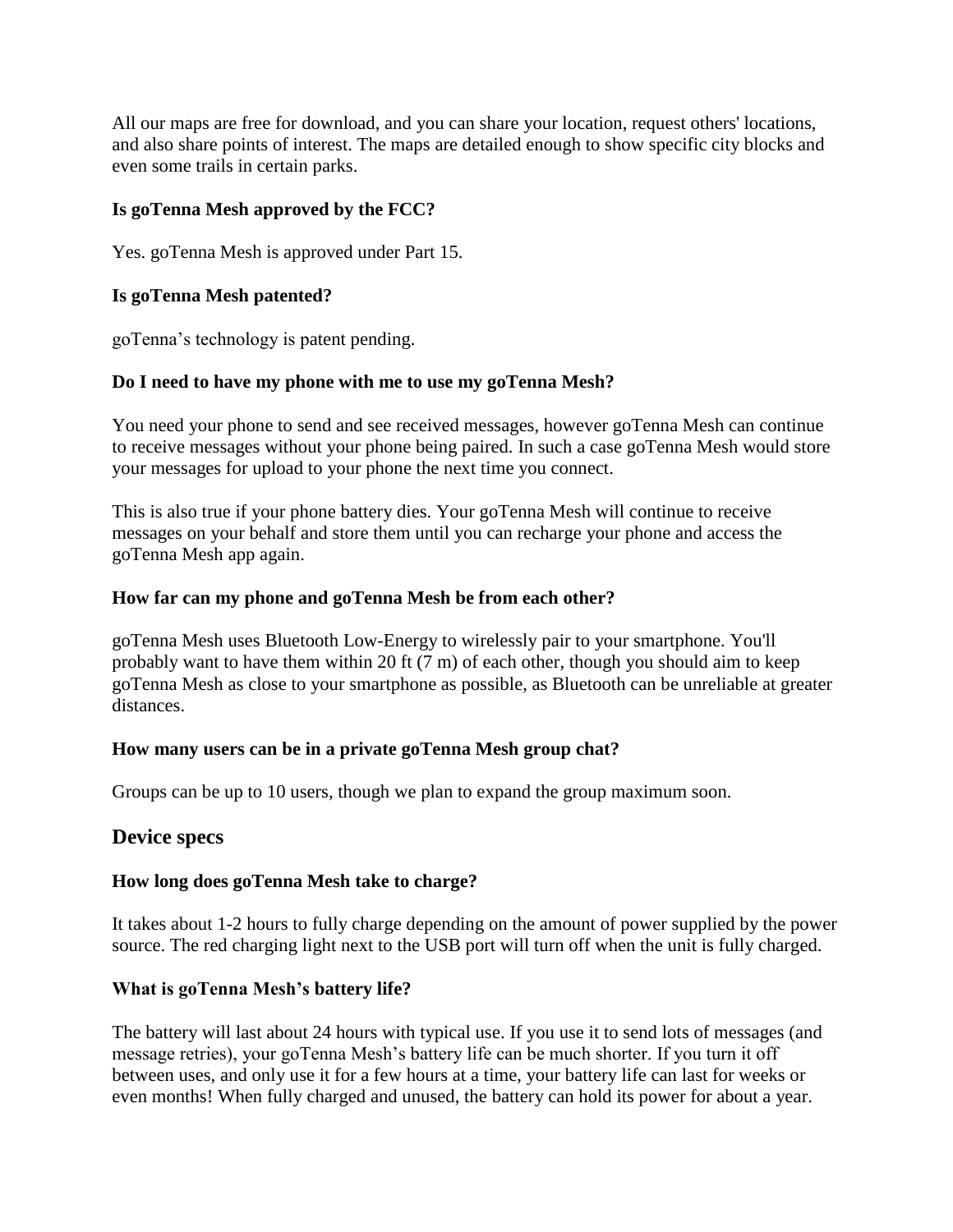#### **What are goTenna Mesh's key hardware specs?**

- $\bullet$  1-watt UHF radio (tunes to frequencies & power permissible in your region)
- Flash memory good for 100's of messages
- Rechargeable Lithium-polymer battery  $(24 + hour)$  battery life on standby)
- Micro-USB connector
- Bluetooth-LE data interface  $(BT 4.2)$
- LED indicator light
- Thermoplastic elastomer attachment strap
- Weather-proof (fine in all kinds of rain & grime!)
- $\bullet$  4.2" x .9" x 1.3" (106.5 x 18 x 33 mm)
- Weight:  $1.7$  oz  $(48 \text{ g})$

#### **Why is goTenna Mesh better than a walkie-talkie?**

goTenna Mesh enables you to intelligently relay your messages through other users to get to your recipient(s) when they are out of point-to-point range. This makes it more likely your messages will get through in difficult situations, and creates a network that gets stronger the more people join it. And not to worry: this all happens automatically and privately.

In addition, goTenna Mesh offers many features walkie-talkies cannot, including message delivery confirmation, the ability to create private groups and 1-to-1 chats, and the ability to share GPS locations on free, detailed offline maps. Plus: You never have to worry about channels or interference!

#### **Is goTenna Mesh waterproof?**

No, but it's definitely weatherproof and water-resistant. We've designed it to survive rainy excursions, and to stand a good chance of survival if briefly dropped in water, but it's definitely not designed to be submerged. Leave it with your smartphone when you go swimming!

#### **Is goTenna Mesh dust-tight?**

Yes

#### **What kind of warranty do you provide?**

goTenna comes with a 1-year limited warranty.

## **Privacy**

## **What type of encryption does goTenna Mesh use?**

Private 1-to-1 and group messages sent over goTenna Mesh are end-to-end encrypted with 384 bit elliptic curve public-private key ciphering. The only exceptions are messages sent using the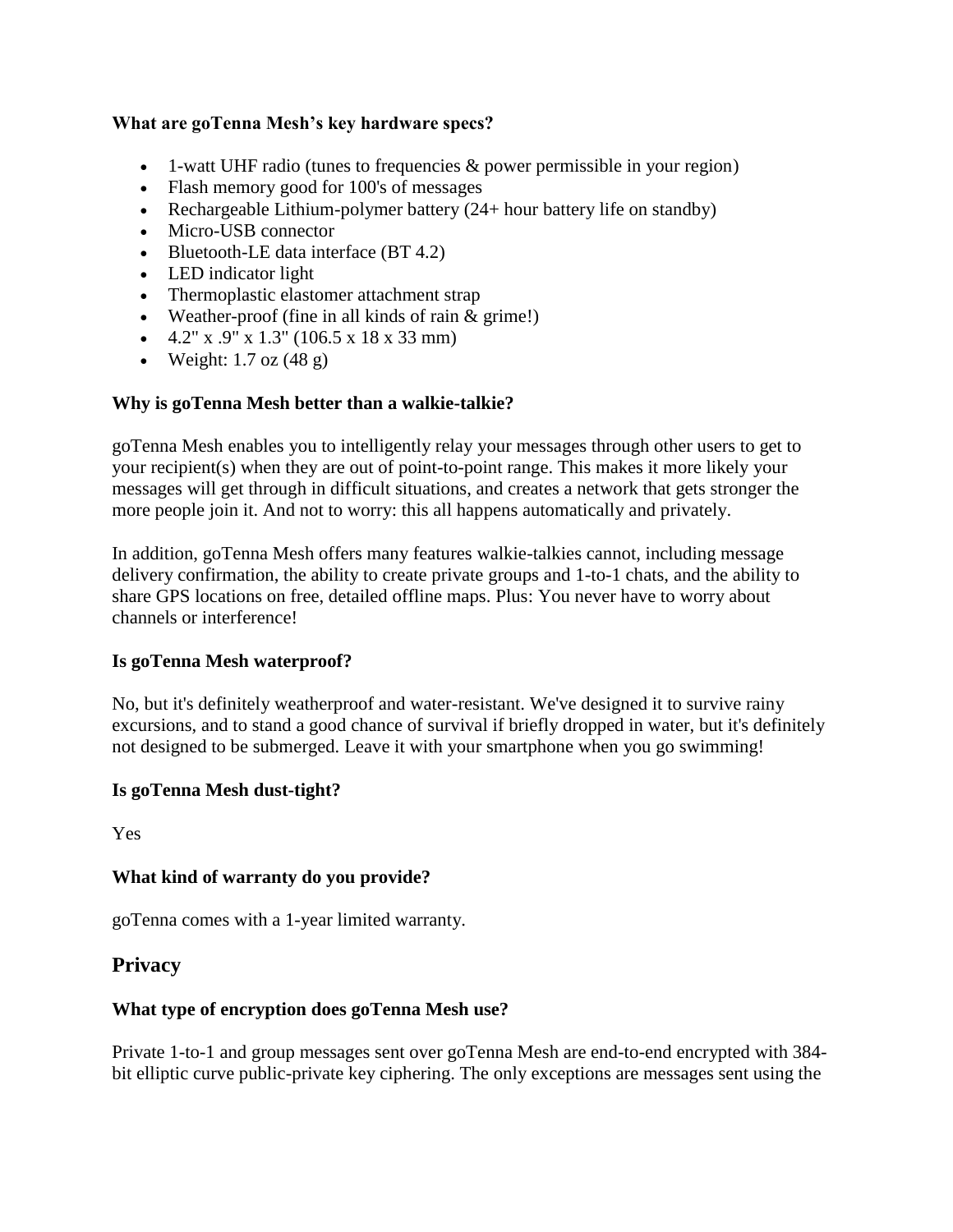"shout" and "emergency" features which are by definition public conversations with others within range of you.

## **Why do I need to verify my phone number?**

You will need to verify your phone number during account setup, and you need to be connected to a cell network (not wifi) to do so. Once you enter your phone number, you will be sent a 5 digit verification code via SMS text message. You will need this code to proceed with account setup. This step will occur only when first creating your account, and is done solely to verify the identity of the user. We do this so people know if a user on goTenna is using a phone number, you can trust it's really that person!

## **How secure is goTenna Mesh?**

Very. Beyond the end-to-end encryption, because there is no central server there is no proverbial "back-door."

## **Can other people with goTenna Mesh devices gain access to messages I send?**

No, everything is encrypted and our firmware doesn't allow downloading one goTenna account's messages to another smartphone anyway.

## **What information does my goTenna Mesh store?**

Just the goTenna ID you've set to be your contact (i.e. either your phone number or a randomized string), and any messages your phone hasn't pulled yet. If you opt in to telemetry, we'll gather some basic statistics to help make goTenna better like battery life, device temperature, and so forth — absolutely zero actual messages or contact list information though!

## **What information does my goTenna Mesh device share with goTenna, the company?**

None, though you can opt-in to share completely anonymized telemetry when you have a data connection, so that we can improve our service. Again, this is limited to basic data regarding battery life, device temperature, and so forth. No messages or contact list info are included.

## **Why should I believe goTenna Mesh cares about my privacy?**

We feel you. It's hard to sort out who pays lip service to privacy and who really means it these days. The sad reality is both the government and tech companies have disrespected our privacy, time and time again. Well, we have this to say about goTenna: we set out to build a consumerready, completely decentralized, end-to-end encrypted communication technology, without a "back-door" for anyone, because it didn't exist yet, and we thought it should. We'll leave it at that.

# **Messaging**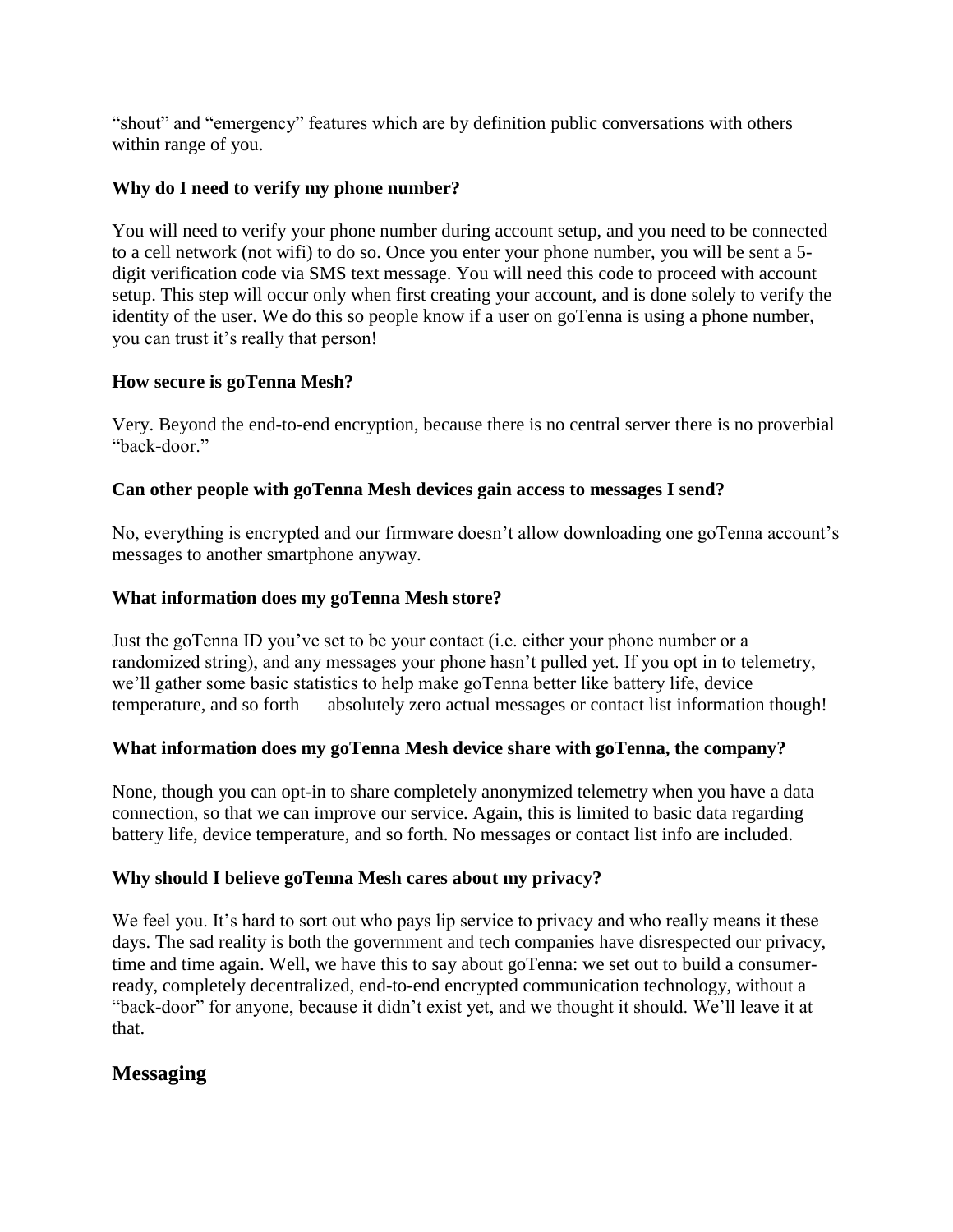#### **Which message types support meshing/relay?**

Message relay (meshing) is available for 1-to-1 messages, group messages & emergency messages. Shouts do not mesh.

#### **How can I tell if the messages I send are being relayed through other goTenna Mesh users?**

Relayed messages will show a "hopping" animation next to the green check mark. The number of hops represent the number of nodes your message was relayed through.

#### **How many users can be in a private group chat?**

Groups can contain up to 10 users.

#### **How do I know if a message I sent was received?**

When sending a 1-to-1 message, goTenna Mesh will try to determine whether the intended recipient received it. If goTenna Mesh receives an acknowledgment of receipt at the other end, you'll see a delivery confirmation check mark in the chat window. If the message wasn't delivered successfully OR if the acknowledgment receipt is not received, you'll see "Delivery Unconfirmed".

You can manually try to send the message again (usually moving to higher ground or just trying from a different location can help a lot).

(Note: Delivery receipts are only available in 1-to-1 chats in the standard app.)

## **How do I broadcast publicly to anyone around?**

Step 1: Click the blue Compose icon in the lower right corner of your main chat screen

Step 2: Select "Shout Chat"

Step 3: Type your message

Step 4: Tap "Send"

## **How do I start a group chat?**

Step 1: Click the blue Compose icon in the lower right corner of your main chat screen

Step 2: Select "Group Chat"

Step 3: Select group members from your contact list

Step 4: Tap "Create"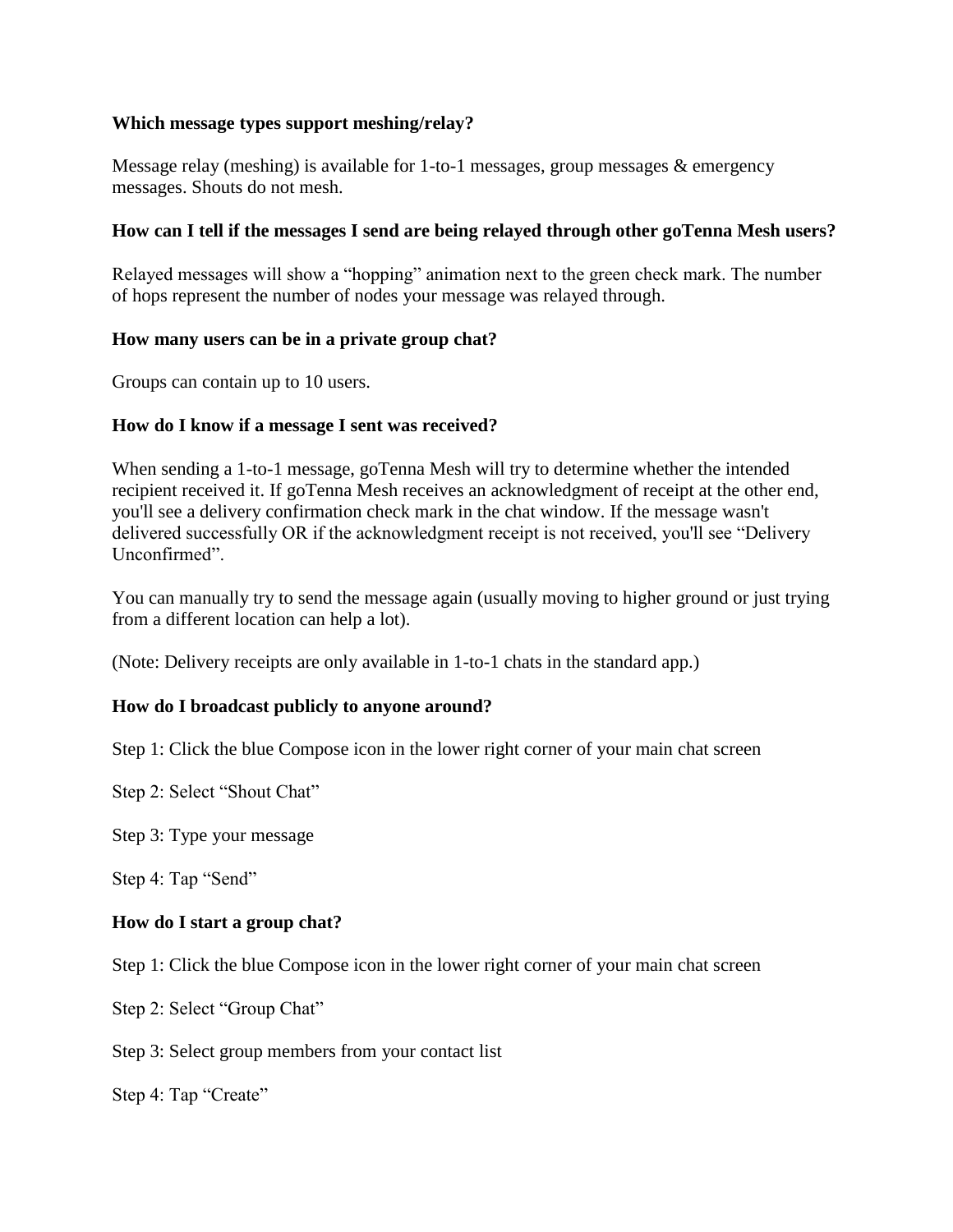Step 5: Type your message

Step 6: Tap "Send"

#### **How do I start a chat with someone?**

Step 1: Click the blue Compose icon in the lower right corner of your main chat screen

Step 2: Select "1-to-1 Chat"

Step 3: Choose your contact or type in the goTenna ID (GID) they used during account creation. (Note: This is likely to be their phone number — if they're in your contact list, you'll see that clearly — but it can also be a GID they need to share with you.)

Step 4: Type your message

Step 5: Tap "Send"

#### **How do I manage my contact list? How do I add or edit a contact?**

You can access and manage your contacts in the Contacts section in the Side Menu.

To add contacts from your phone to goTenna, click on Contact Name > Add Contact.

The "add new" button on the top right-hand side of the Contacts screen allows you to add new goTenna Mesh contacts. You can edit your goTenna contacts by clicking on the contact name > Edit Contact.

#### **How do people find me on goTenna Mesh?**

Other goTenna Mesh users can find you using your phone number.

If you did not use your phone number to set up your account, you can share your goTenna ID (GID) with other users. You can find your GID at the bottom of the Side Menu.

## **Maps & Location**

#### **How can I share automatic location updates with other goTenna Mesh users?**

To automatically share your location with other goTenna Mesh users, take advantage of **Auto Accept Location Requests**. This feature allows trusted contacts to query and receive your location without any action on your part.

(Please note this feature is enabled one-way. For example, you accept a friend's invitation to automatically share your location when he requests it, but he manually accepts or declines yours.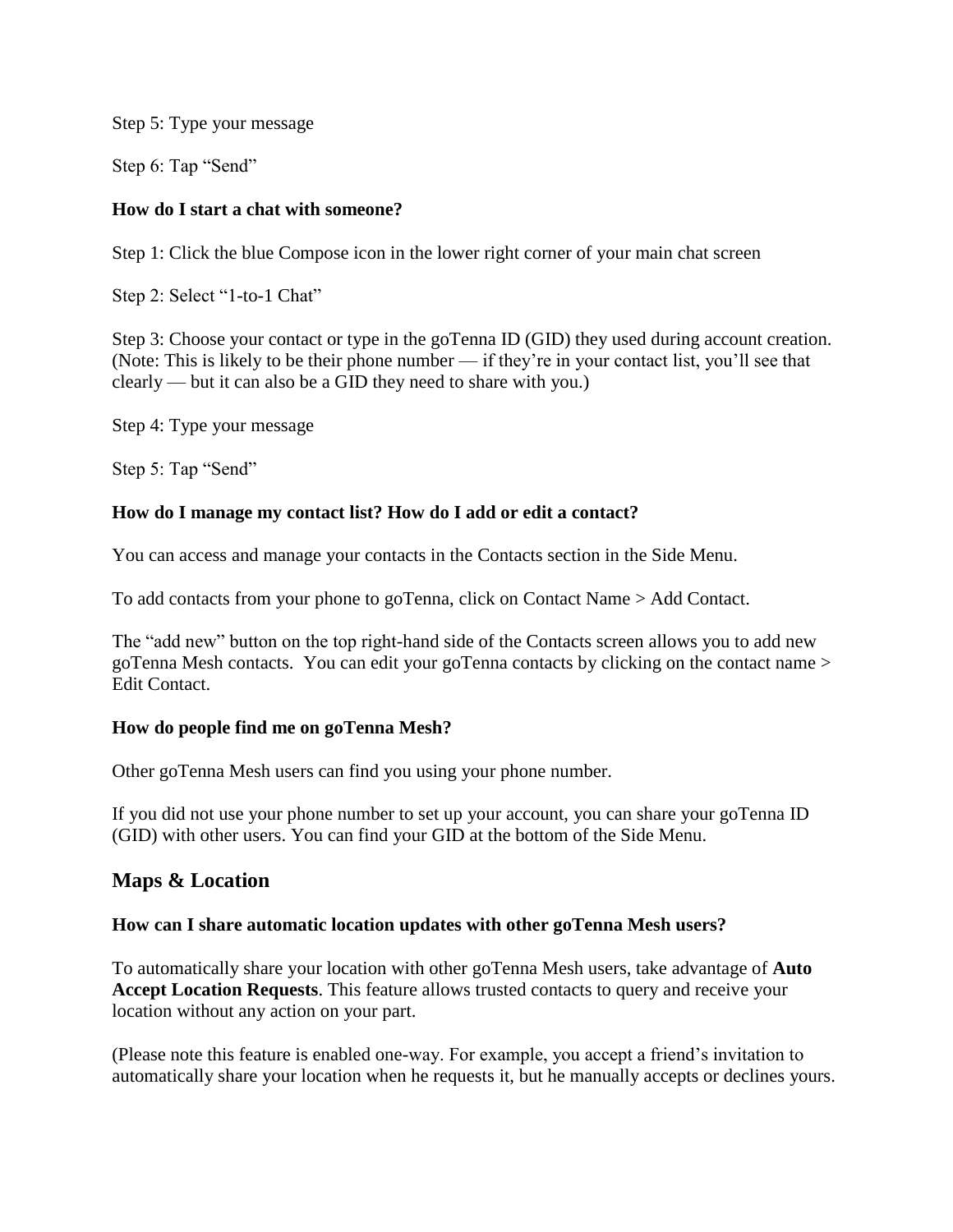If you want to have it be two-way, you have to send your friend an invitation to auto accept your location requests.)

If you upgrade to goTenna Plus, you can also use **Location Tethering** to send automatic location updates to trusted contacts at regular intervals — choose between every 1 to 10 minutes — for up to 4 hours! Think of this as completely "hands-free" tracking so others can keep tabs on where you are even if you're not looking at your phone or have your hands busy.

Follow these steps to get started:

Step 1: Select "Chat" on the Side Menu

Step 2: Choose an existing chat, or start a new one by clicking the blue Chat icon

Step 3: Click the Location icon to the left of the text field

Step 4: Choose "Auto Accept Location Requests" or "Location Tethering"

#### **How do I create and share a specific location (pin) on the map?**

Step 1: Select "Location" in the Side Menu

Step 2: Find location where you would like to create a pin on the map

Step 3: Hold your finger on your desired location until the dialog appears

Step 4: Select "Create Pin"

Step 5: Name the pin and select "Save"

Step 6: To share, select "Share Pin"

#### **How do I share my current location?**

Step 1: Select "Chat" on the Side Menu

Step 2: Choose an existing chat, or start a new one by clicking the blue Compose icon

Step 3: Click the Location icon to the left of the text field

Step 4: Choose "Attach My Location"

Step 5: If you wish to include a message, type your message in the text field and you can send the text with your location in one go

Step 6: Tap "Send"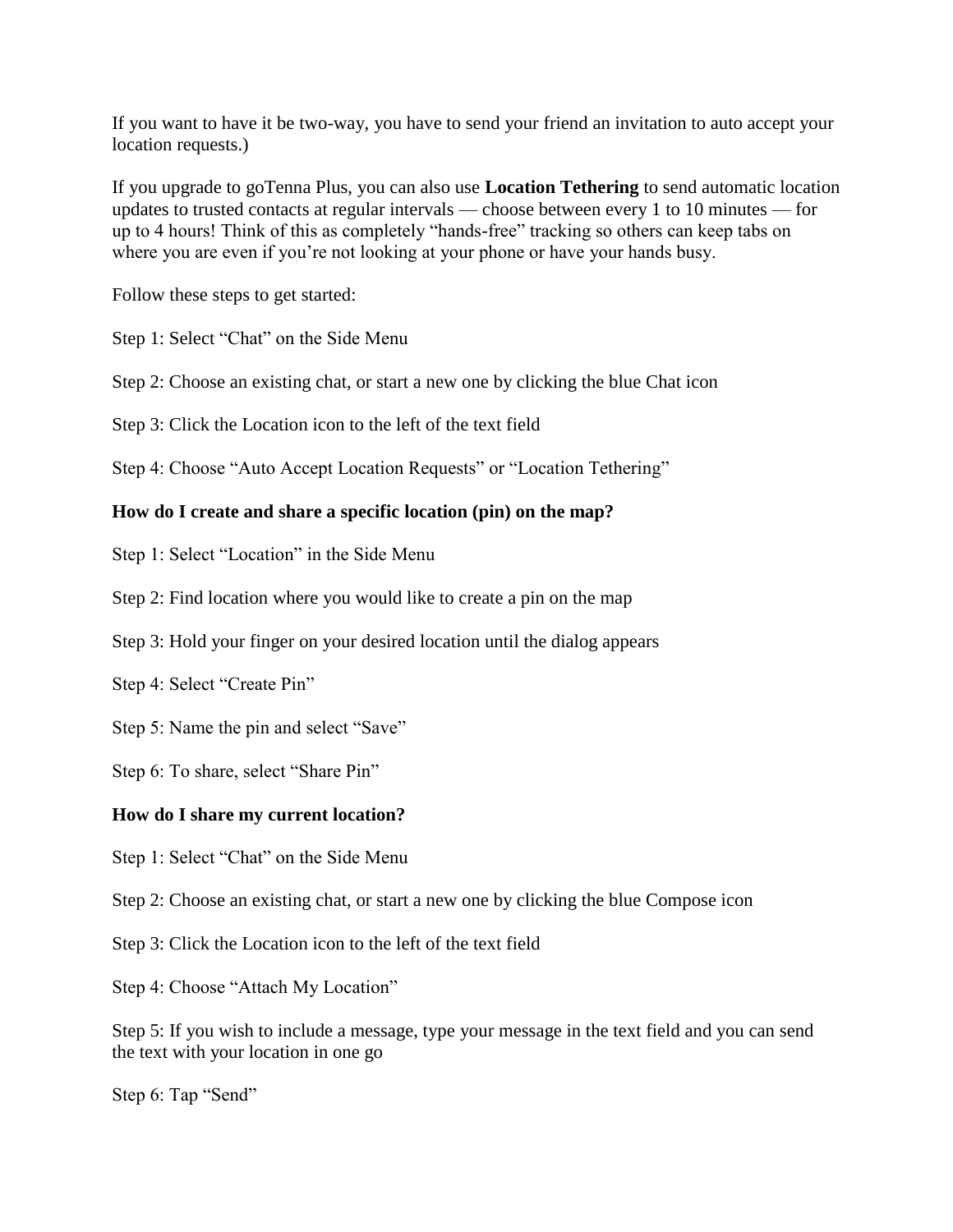#### **Where do I download goTenna Mesh's free offline maps?**

Choose "Location" from the Side Menu, then click the gear icon in the upper right corner of the map screen. Select "Downloaded Maps", then select "Available" on the "Map Downloads" screen. Choose either by Country (e.g. France) or by Country > Region (e.g. United States of America > California).

All standard maps are free and available for the whole world. You will need a data connection to download the maps, so plan to do so before you go off-grid! And because some of these maps can be big, wifi is recommended.

(Note: By upgrading to goTenna Plus you can access offline topographic maps to get richer detail of your surroundings, which is particularly useful when enjoying the outdoors.)

## **Range & Performance**

#### **How does a goTenna Mesh in relay mode work?**

A powered goTenna Mesh device can receive and relay messages and location data. goTenna Mesh does NOT need to be actively paired to a smartphone to serve as a relay node, but it does have to be powered on.

This enables users to use goTenna Mesh devices as stationary relay points in strategic locations to increase range. As an example, image two users have four goTenna Mesh devices. Two of those devices can be used solely as relay nodes, increasing potential reach of the mesh network:

User  $A$  — User B

User A — Relay Unit 1 — Relay Unit 2 — User B

Because goTenna Mesh has a standard micro-USB port, you can leave the device paired to a power source if you plan to use it as a relay node for an extended period of time.

#### **How can I use goTenna Mesh as a dedicated relay node to increase range?**

Step 1: Turn ON your goTenna Mesh

Step 2: Triple-press the Power button and watch for the LED status indicator to turn on. Quickly triple-press the Power button once again to confirm relay mode. The light will pulse 3 times then turn off.

To confirm Relay Mode is on at any point, press the Power button and the light will pulse 3 times.

While in Relay Mode, your Mesh device automatically unpairs from any phone. To repair, open Settings, tap 'Unpair goTena Mesh' and follow instructions.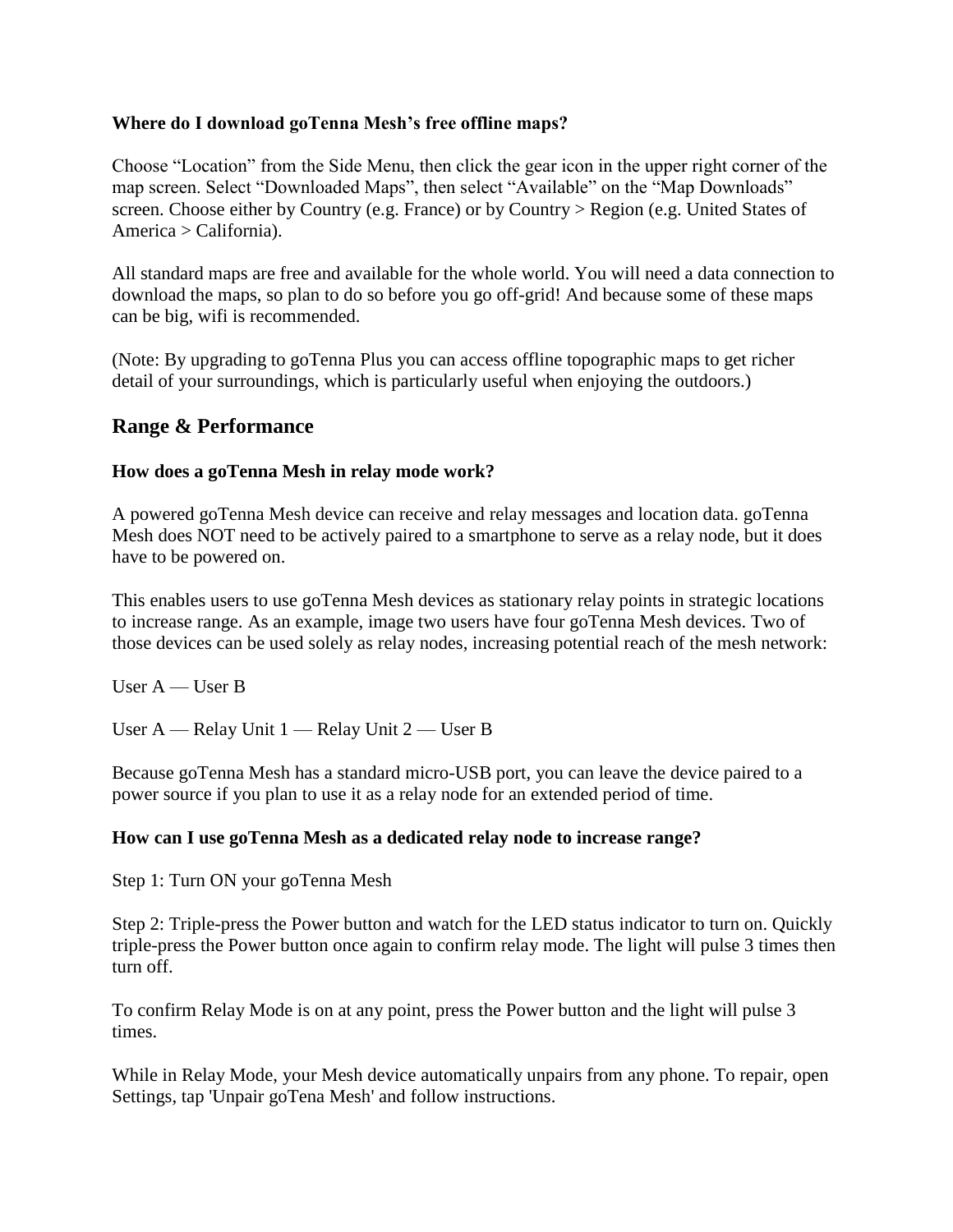#### **Why are my messages showing as "Delivery Unconfirmed" and what can I do about it?**

The "Delivery Unconfirmed" status indicates that your message was not received, or the recipient device did not send a delivery receipt. This typically happens when the recipient is not in range or is at the very edge. It's also possible the message reached your recipient but conditions changed before a delivery receipt could make it back to you — especially if you're meshing and/or moving around a lot.

You can try sending the message again by clicking on "Delivery Unconfirmed". Changing locations may result in a better chance for success. For example, if you're in a ravine, behind a big boulder, or blocked by a large building, try elevating the device (or standing on a higher surface) or getting around the obstacle. Also, remember to wear your goTenna Mesh as high as possible.

#### **What kind of range should I expect?**

Point-to-point range depends on your environment, and no situation is exactly the same. That being said, more open terrain often allows for greater range; line-of-sight can also help but is not required. Plus: you may be able to extend your range through other goTenna Mesh devices by relaying!

In general, you can expect up to 4 mi (6.4 km) point-to-point range in open environments such as plains, desert, beach-side, etc. Expect up to 0.5 mi (0.8 km) point-to-point range in congested areas such as cities, mountains, ravines, thick forests, etc.

Don't be surprised if you get a lot less or a lot more than this — it's quite common to get only a few blocks in very dense urban areas and the current ground-to-peak point-to-point range record for goTenna Mesh is 10 miles. (A skydiver set the open-air range point-to-point record: 26 miles!)

#### **Where should I have my goTenna Mesh while I'm using it?**

For best performance, you should try to attach goTenna Mesh externally to gear and elevate it as much as possible. For instance, attaching goTenna Mesh externally to your backpack is better than placing it anywhere inside your backpack.

Also note that goTenna Mesh is not designed to be used when directly in contact with your body. The reason being that the human body can interfere with radio transmissions, including goTenna Mesh's signal. Holding goTenna Mesh in your hand or putting in the chest pocket of a thin item of clothing could noticeably decrease your range.

That said, if you want to hold it up for more height, hold it from the strap, avoiding touching the metal and plastic casing. If you put it in your pocket, try to pick a thick clothing material so the